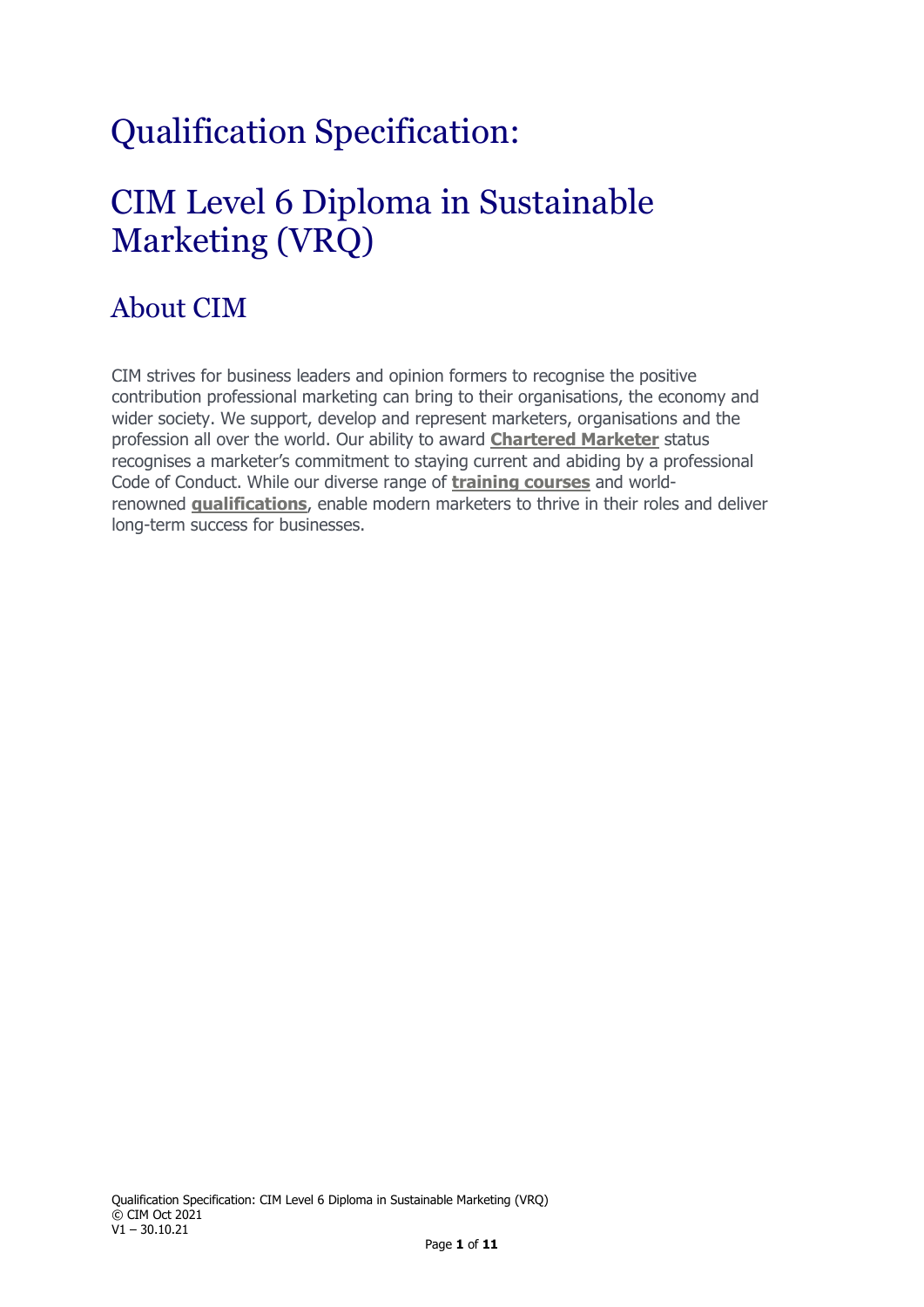## Professional Marketing Competences

The Professional Marketing Competencies focus on three key competency areas: 'Core', 'Technical' and 'Behaviour'. The 'Behaviour' indicators reflect the demand for transferable skills and articulates a level of proficiency rather than seniority.



The Professional Marketing Competencies have been instrumental in the development of the CIM Level 6 Diploma in Professional Marketing. The knowledge base, technical and behaviour skills from the Professional Marketing Competencies have been embedded into the qualification design and development to create a 'fit-for-purpose' employer-led qualification. Please see: [https://www.cim.co.uk/media/6762/cim-professional-marketing](https://www.cim.co.uk/media/6762/cim-professional-marketing-competencies.pdf)[competencies.pdf](https://www.cim.co.uk/media/6762/cim-professional-marketing-competencies.pdf)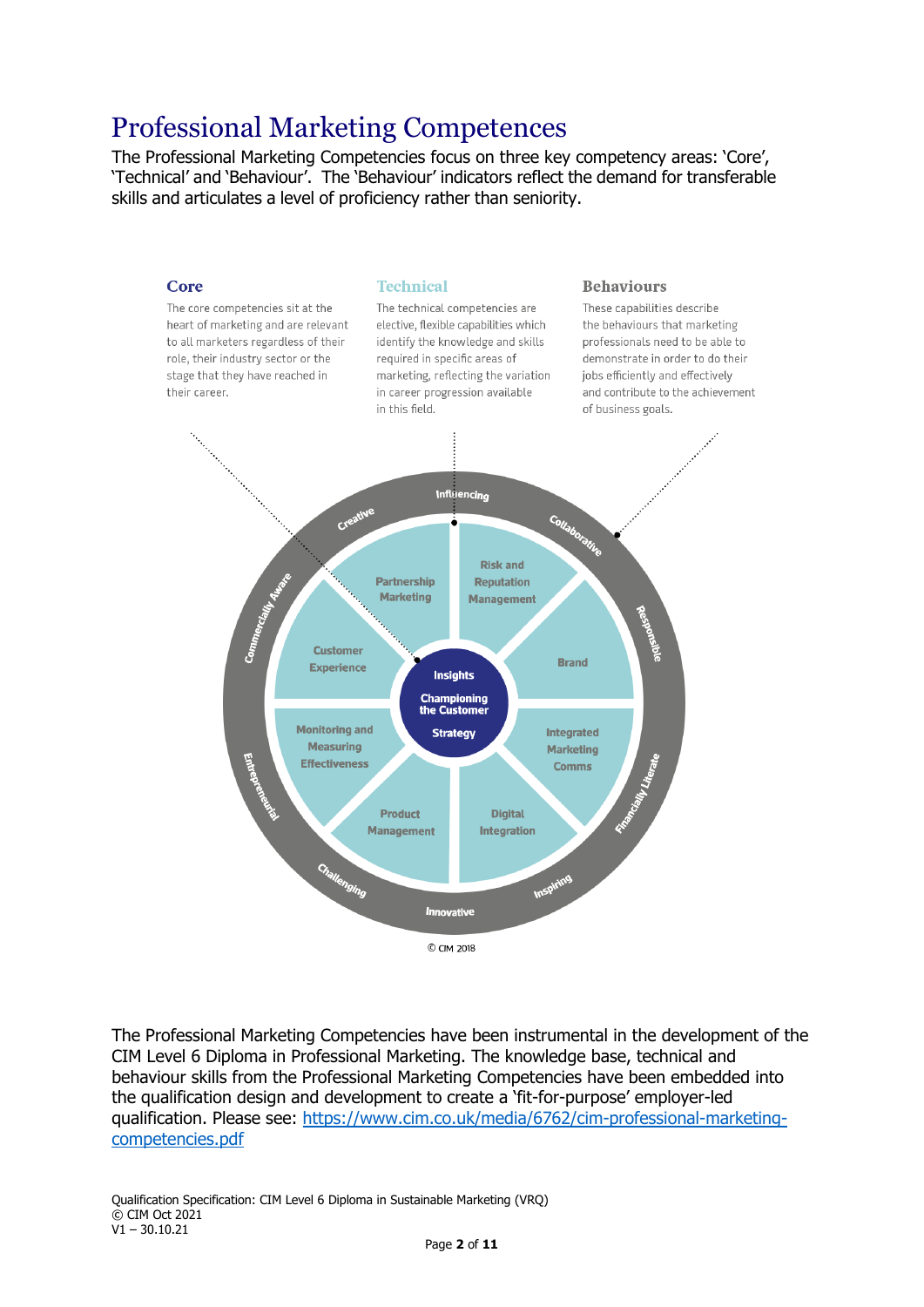# CIM Level 6 Diploma in Sustainable Marketing (VRQ)

## Background

The CIM Level 6 Diploma in Sustainable Marketing has been developed following extensive employer-led research across a range of sectors and size of organisation; qualification providers; academics and students.

## The qualification

The CIM Level 6 Diploma in Sustainable Marketing is designed to offer progression from all CIM Level 4 qualifications and also links with the Level 6 Diploma in Professional Digital Marketing and Level 6 Diploma in Professional Marketing.

Successful completion of the CIM Level 6 Diploma in Sustainable Marketing will establish the knowledge, skills and understanding to be able to perform at a management level and to carry out an essential and successful professional marketing role within the workplace.

To achieve the CIM Level 6 Diploma in Sustainable Marketing, a pass in required in each of the three modules. The qualification has been structured to reflect the need for a flexible and bite-size approach for today's professional marketer. Each module can be achieved as a distinct, self-contained Award qualification.



## Who is it for?

The CIM Level 6 Diploma in Sustainable Marketing is aimed at marketers working in an operational, supervisory or management role who wishes to develop their knowledge and skills around how marketing can lead and support the business in responding to the sustainability challenges we face.

The candidate will typically be working in a managerial or operational role within an organisation concerned with leading the way business responds to sustainability challenges and are keen to drive and effect real change The organisation may be looking to develop, or already implementing a sustainable response through or using the marketing function as a critical driver.

Some typical job titles include marketing manager, marketing and communications manager, corporate communications manager, product manager and brand manager. Heads of sustainability and other more specific sustainability related roles could also attend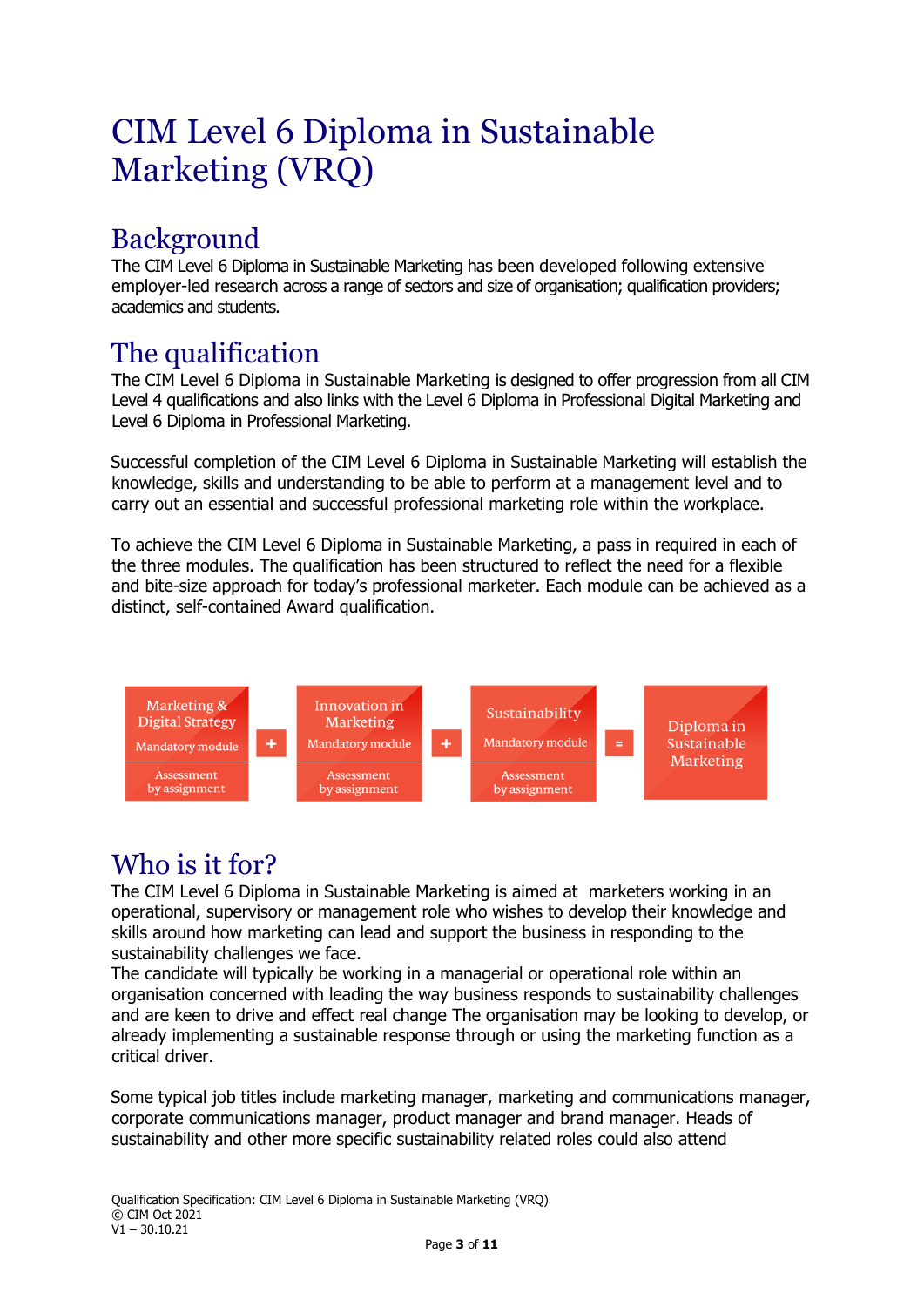## Entry requirements

One or more of the following is required to gain entry onto this qualification:

- CIM Level 4 Professional Certificate in Marketing or CIM Level 4 Certificate in Professional Marketing or CIM Level 4 Certificate in Professional Digital Marketing
- any relevant Level 4 qualification
- Bachelor's or Master's degree, with at least one third of credits coming from marketing content (i.e. 120 credits in Bachelor's degrees or 60 credits with Master's degrees)
- professional practice (suggested two years marketing in an operational role) and diagnostic assessment onto Level 6

If English is not your first language, you will also need to provide evidence of achieving one of the following English Language qualifications within the last two years: IELTS Academic Module with overall score of 6.5 (each component pass mark must be 6.0 or above) or Cambridge Certificate of Advanced English grade B or above. CIM will consider other equivalent alternatives.

### The Modular Pathway

The Level 6 qualifications are designed with flexibility, with options to complete both a Diploma qualification (three modules) or simply an Award qualification (one module). The CIM Level 6 Diploma qualifications comprise of the following:



At Level 6, CIM qualifications are the CIM Level 6 Diploma in Sustainable Marketing, CIM Level 6 Diploma in Professional Marketing and Level 6 Diploma in Professional Digital Marketing. If a module is studied as a standalone module, an individual Award qualification can be achieved.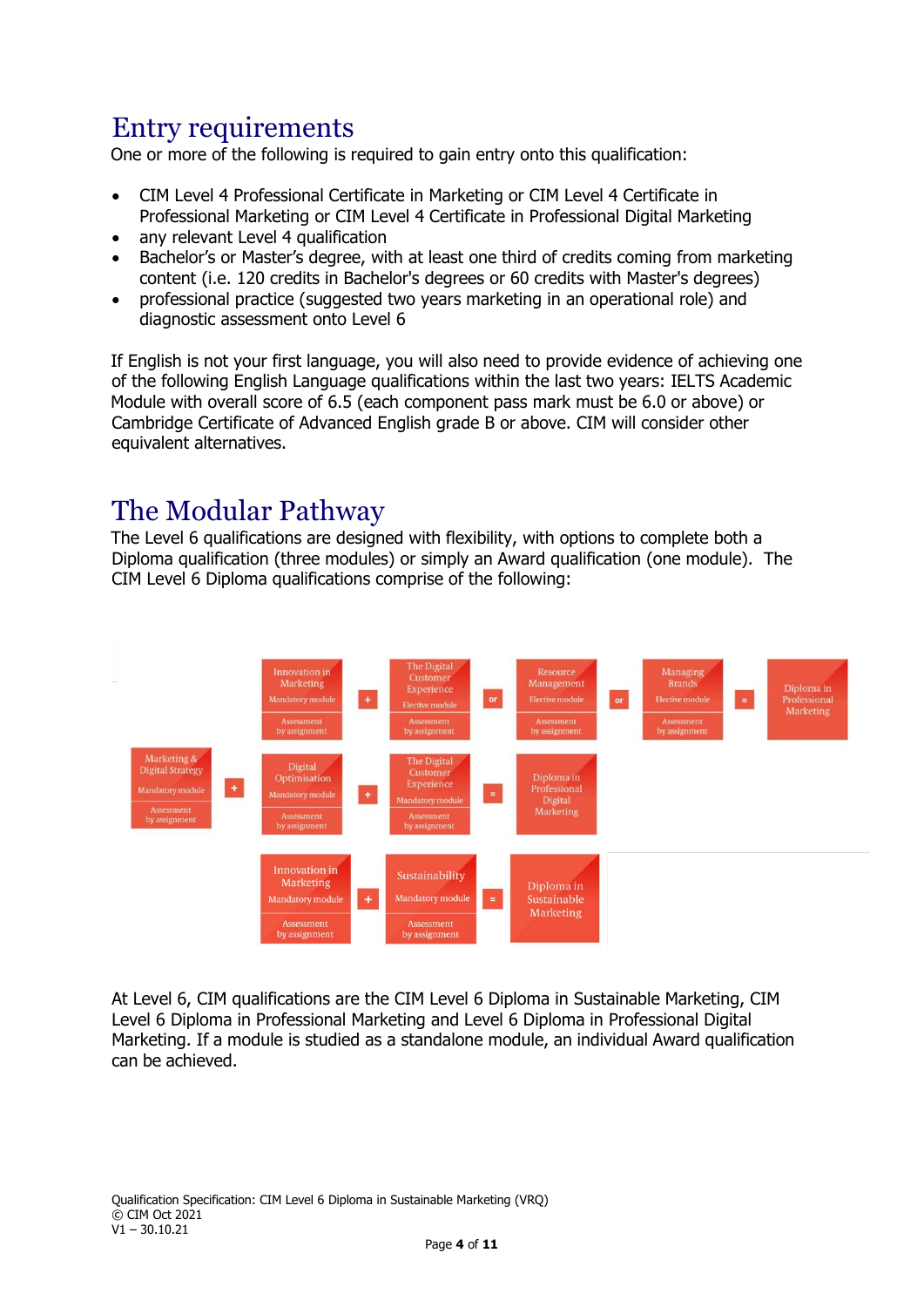These will be titled as follows:

| <b>Module</b>                   | <b>Award qualification name</b>                               |
|---------------------------------|---------------------------------------------------------------|
| Marketing & Digital Strategy    | CIM Level 6 Award in Marketing & Digital Strategy<br>(VRQ)    |
| Innovation in Marketing         | CIM Level 6 Award in Innovation in Marketing (VRQ)            |
| <b>Resource Management</b>      | CIM Level 6 Award in Resource Management (VRQ)                |
| Managing Brands                 | CIM Level 6 Award in Managing Brands (VRQ)                    |
| Digital Optimisation            | CIM Level 6 Award in Digital Optimisation (VRQ)               |
| The Digital Customer Experience | CIM Level 6 Award in The Digital Customer<br>Experience (VRQ) |
| Sustainable marketing           | CIM Level 6 Award in Sustainable Marketing                    |

#### Progression

Successful achievement of the CIM Level 6 Diploma in Sustainable Marketing (VRQ), CIM Level 6 Diploma in Professional Marketing (VRQ) or Level 6 Diploma in Professional Digital Marketing (VRQ will allow progression onto the CIM Level 7 qualifications [www.cim.co.uk/qualifications](http://www.cim.co.uk/qualifications) 

## Credits, Guided Learning Hours (GLH) and Total Qualification Time (TQT)

The CIM Level 6 Diploma in Sustainable Marketing has been calculated as carrying 51 credits, which equates to approximately 510 hours Total Qualification Time (TQT) and 450 hours Guided Learning Hours (GLH). Each of the three modules within the Diploma qualification is worth 17 credits, 170 hours of TQT and 150 hours of GLH.

**Credits** – Each module has a credit value which indicates how many credits are awarded when a module is completed. The credit value also gives an indication of how long it will normally take to achieve a module or qualification. One credit usually equates to 10 hours of learning.

**Guided learning hours (GLH)** –The number of hours of teacher-supervised or directed study time required to teach a qualification or unit of a qualification.

**Total Qualification Time** – is the amount of time expected to take, on average, to complete the learning outcomes of a module to the standard defined by the assessment criteria and includes:

- guided learning hours
- practical and work-based learning
- assessment preparation time and
- assessment time
- supported self-study time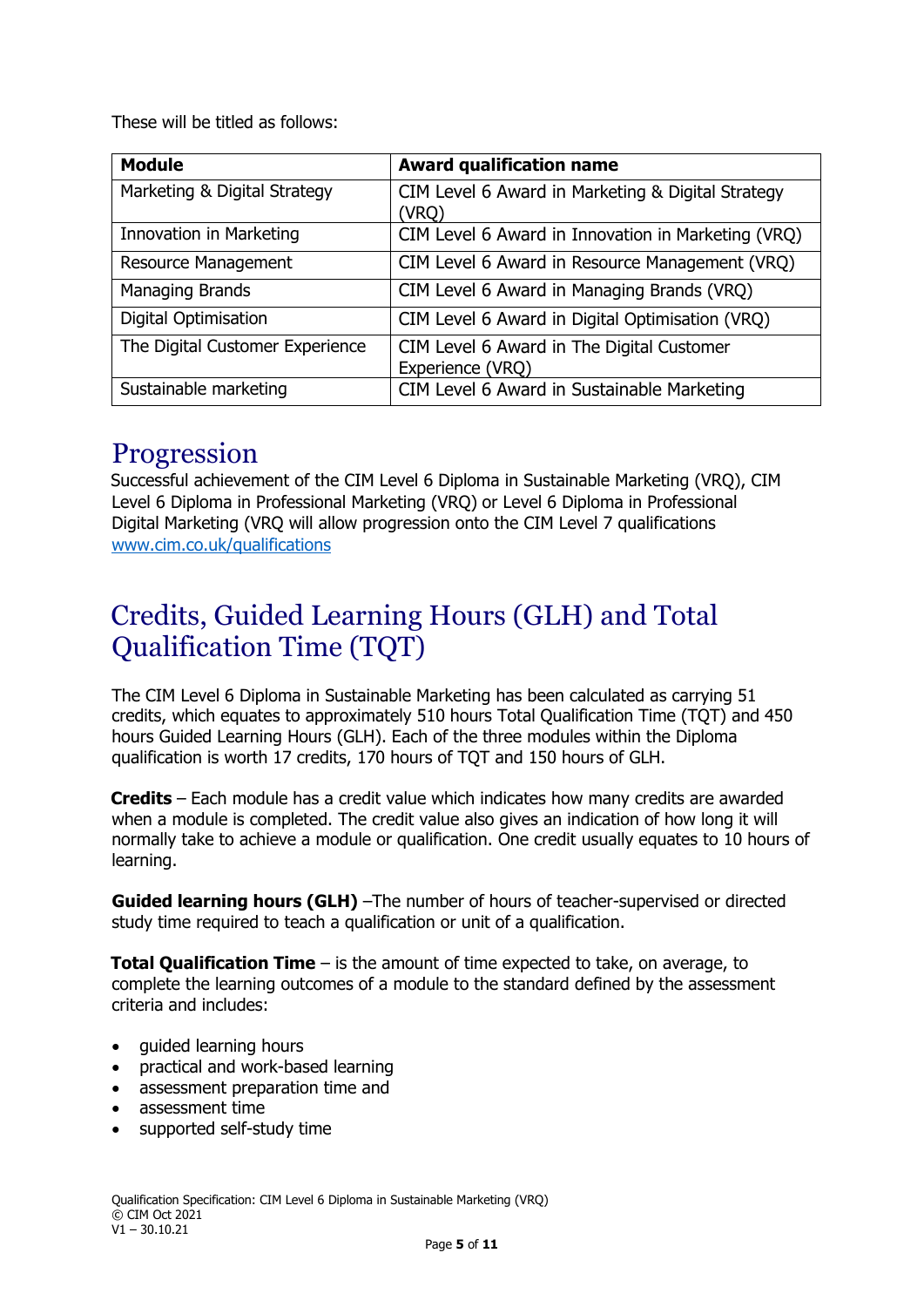## Modes of study

Enrolment at a CIM Accredited Study Centre is required to study a CIM Modular Pathway qualification. The following modes of study are available:

- face to face
- blended
- online/virtual
- revision support

Please visit <http://www.cim.co.uk/study-centres> for more information on which centres offer CIM qualifications and mode of study.

### How it is assessed

The assessment methodology for all modules contained within the CIM Level 6 Diploma in Sustainable Marketing are assignment based. All assignments are employer driven, practitioner based, relevant and appropriate for business needs.

In addition, assessments for all qualifications comply with regulatory requirements, are fit for purpose, fair, valid, reliable and manageable to ensure confidence in the standard of learner achievement.

**Marketing & Digital Strategy** – external assessment: an assignment based on a theme and an organisation of choice.

**Innovation in Marketing** – external assessment: an assignment based on a theme and an organisation of choice.

**Sustainable Marketing** – external assessment: an assignment based on a theme and an organisation of choice.

#### How the assessments are delivered and when

There are three assessment sessions per year. These will take place in December, March/April, and June/July.

Marketing & Digital Strategy, Innovation in Marketing and Sustainable Marketing will be assessed by assignment. Assignment briefs will be available for Accredited Study Centres to view six months in advance of the assessment session to which it relates.

### How it is graded

Grading will be applied to each module as well as to the overall qualification.

| <b>Distinction</b> | (D) | 70-100   |
|--------------------|-----|----------|
| Merit              | (M) | 60-69    |
| Pass               | (P) | 50-59    |
| Fail               | (F) | $0 - 49$ |

The percentage mark along with the corresponding grade will be issued for each module. To achieve the total qualification each individual module mark needs to be 50 marks or above.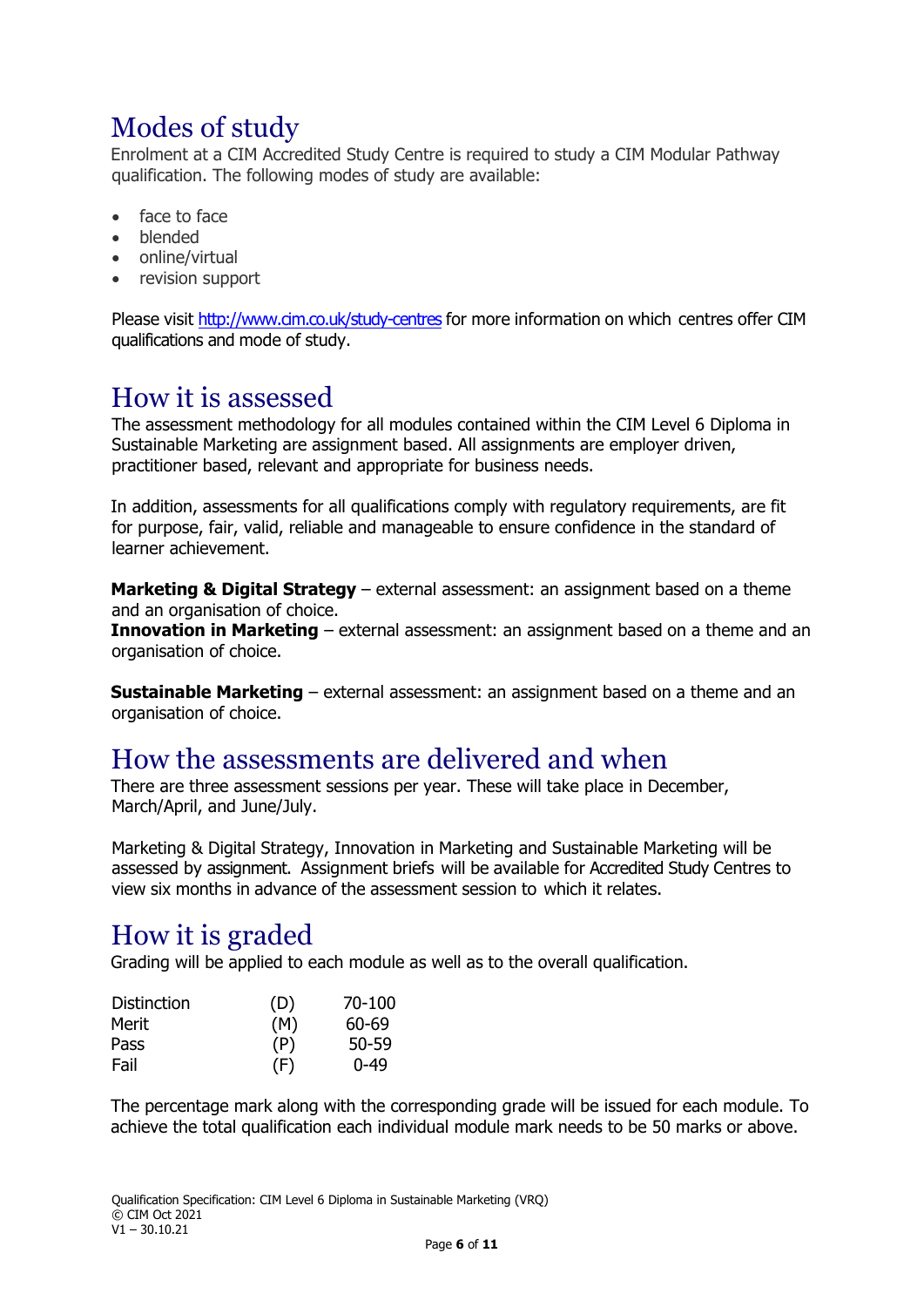The calculation of the overall qualification grade will be carried out based on an aggregate score of three modules out of 300. The following table outlines the marks required to secure the overall grade. The qualification certificate will contain the overall grade only (no percentage mark).

| Grades acknowledged on overall<br>certificate | Total marks required across three modules |
|-----------------------------------------------|-------------------------------------------|
| Distinction                                   | 210 and above                             |
| Merit                                         | Between 180 and 209                       |
| Pass                                          | Between 150 and 179                       |

#### When are results issued?

Results will be issued within 10 weeks of assessment sitting/submission. Results are made available to learners via e-mail and online via the MyCIM portal. Certificates will be issued for each module achieved and upon completion of the qualification.

#### Module specifications

CIM has produced individual module specifications for each of the Level 6 modules. These specifications detail the requirements of the module and include the module content. The module content covers:

**Level** – this positions the level of the module within the Regulated Qualifications Framework (RQF).

**Credit value** – each module has a credit value which indicates how many credits are awarded when a module is completed. The credit value also gives an indication of how long it will normally take to achieve a module or qualification. One credit usually equates to 10 hours of learning.

**Total Qualification Time** – this is the average amount of time it will take to complete the module. This includes guided learning hours, practical and work-based learning, assessment preparation time and assessment time.

**Purpose statement** – gives a summary of the purpose of the module.

**Assessment** – gives the assessment methodology for the module.

**Weighting** – outlines the weighting for each of the module learning outcomes.

**Overarching learning outcome** – the learning outcomes of the module sets out what a learner will know, understand or be able to do as a result of successfully completing the module.

**Assessment criteria** – specify the standard required to achieve each of the learning outcomes.

**Indicative content** – provides guidance on what is required to achieve the assessment criteria and related learning outcomes, however it is not intended to be an exhaustive list.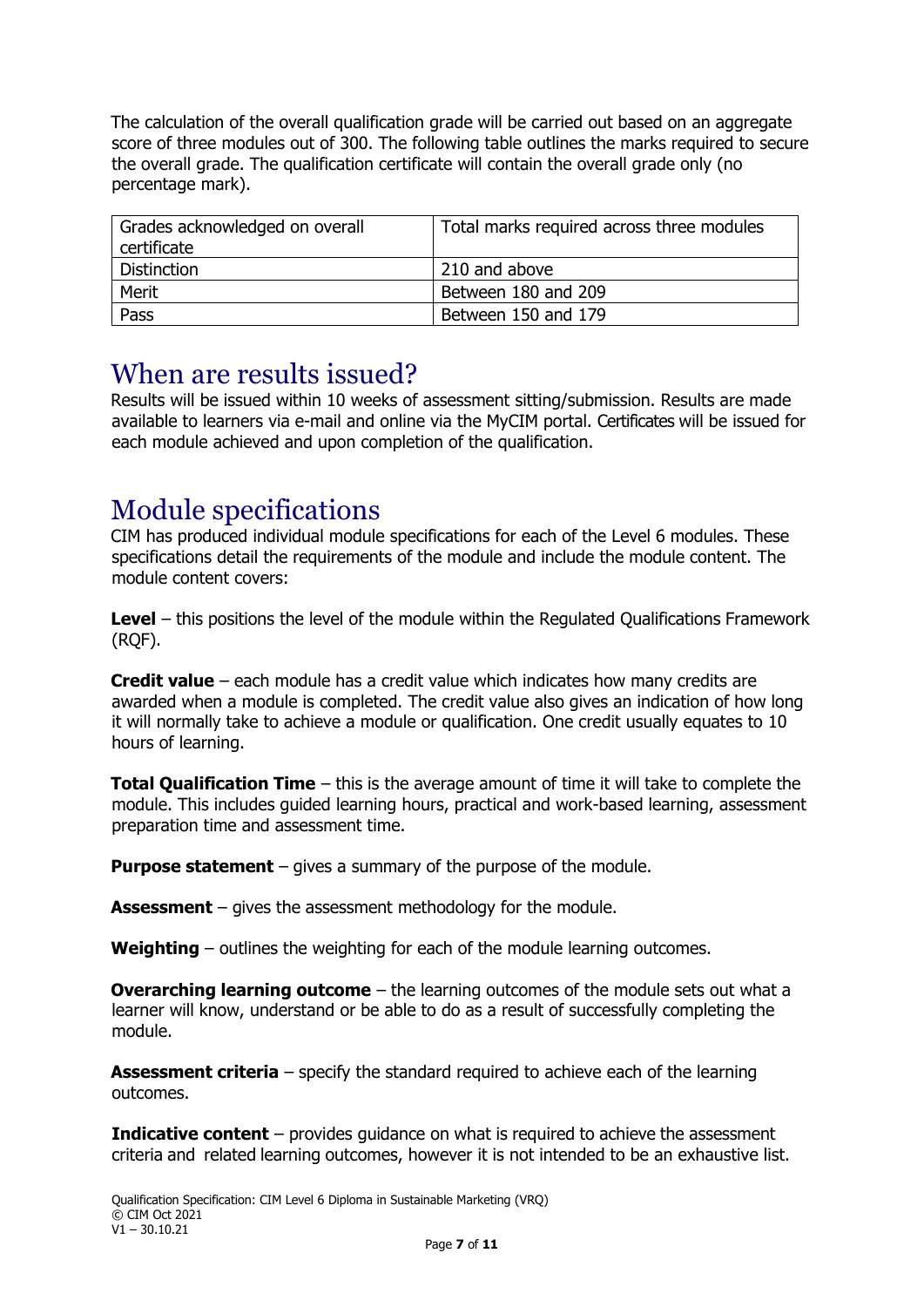### What we mean by command words

Command words are used in every question/task/sub-task and are designed to inform the approach to the assessment. The list of command words below enables a clear indication of what is required at Level 6.

## Level 6 – Command words

| <b>Command word, outlined explanation</b>                                                                                                  | <b>Interpretation of command word</b>                                                                                                                                                            |
|--------------------------------------------------------------------------------------------------------------------------------------------|--------------------------------------------------------------------------------------------------------------------------------------------------------------------------------------------------|
| <b>Analyse</b><br>Examine a topic together with thoughts<br>and judgements about it                                                        | Analyse new and/or abstract data and schools<br>of thought and consider alternative solutions<br>and outcomes independently, using a range of<br>appropriate models, principles and definitions. |
|                                                                                                                                            | Compare and analyse alternative models<br>using appropriate rationale and criteria.                                                                                                              |
| <b>Appraise</b><br>Evaluate, judge or assess                                                                                               | Provide a comprehensive and detailed critique<br>of the subject area demonstrating an in-depth<br>understanding and awareness                                                                    |
| <b>Argue</b><br>Provide reasoned arguments for or against<br>a point and arrive at an appropriate<br>conclusion                            | Engage in debate in a professional manner<br>evidencing a comprehensive understanding<br>and application of key principles                                                                       |
| <b>Assess</b><br>Evaluate or judge the importance of<br>something, referring to appropriate schools<br>of thought                          | Synthesise and assess new and/or abstract<br>information and data in the context of a broad<br>range of problems, using a range of<br>techniques                                                 |
| <b>Collect</b><br>Systematically gather a series of items over<br>a period of time                                                         | Systematically gather a series of items over a<br>period of time which demonstrate a critical<br>understanding of the principal theories and<br>concepts of the marketing discipline             |
| <b>Compare and contrast</b><br>Look for similarities and differences<br>between two or more factors leading to an<br>informed conclusion   | Synthesise and analyse the similarities and<br>differences between two or more contexts                                                                                                          |
| <b>Create</b><br>Bring something into existence for the first<br>time                                                                      | Create a range of products of work relevant<br>to marketing that demonstrate originality and<br>creativity. Use a few skills that are specialised,<br>advanced or at the forefront of marketing. |
| <b>Define</b><br>Write the precise meaning of a word or<br>phrase. Quote a source if possible.                                             | Define key words and terminology relevant to<br>one or more specialisms some of which is<br>informed by or at the forefront of the<br>marketing discipline                                       |
| <b>Demonstrate</b><br>Explain, using examples                                                                                              | Explain a broad range of ideas persuasively<br>and with originality, using a wide variety of<br>illustrative examples to underpin findings and<br>exemplify points                               |
| <b>Describe</b><br>Give a detailed account of something<br>Oualification Specification: CIM Level 6 Diploma in Suctainable Marketing (VDO) | Synthesise and analyse new and/or abstract<br>ideas and information and present a clear<br>description and account of the findings                                                               |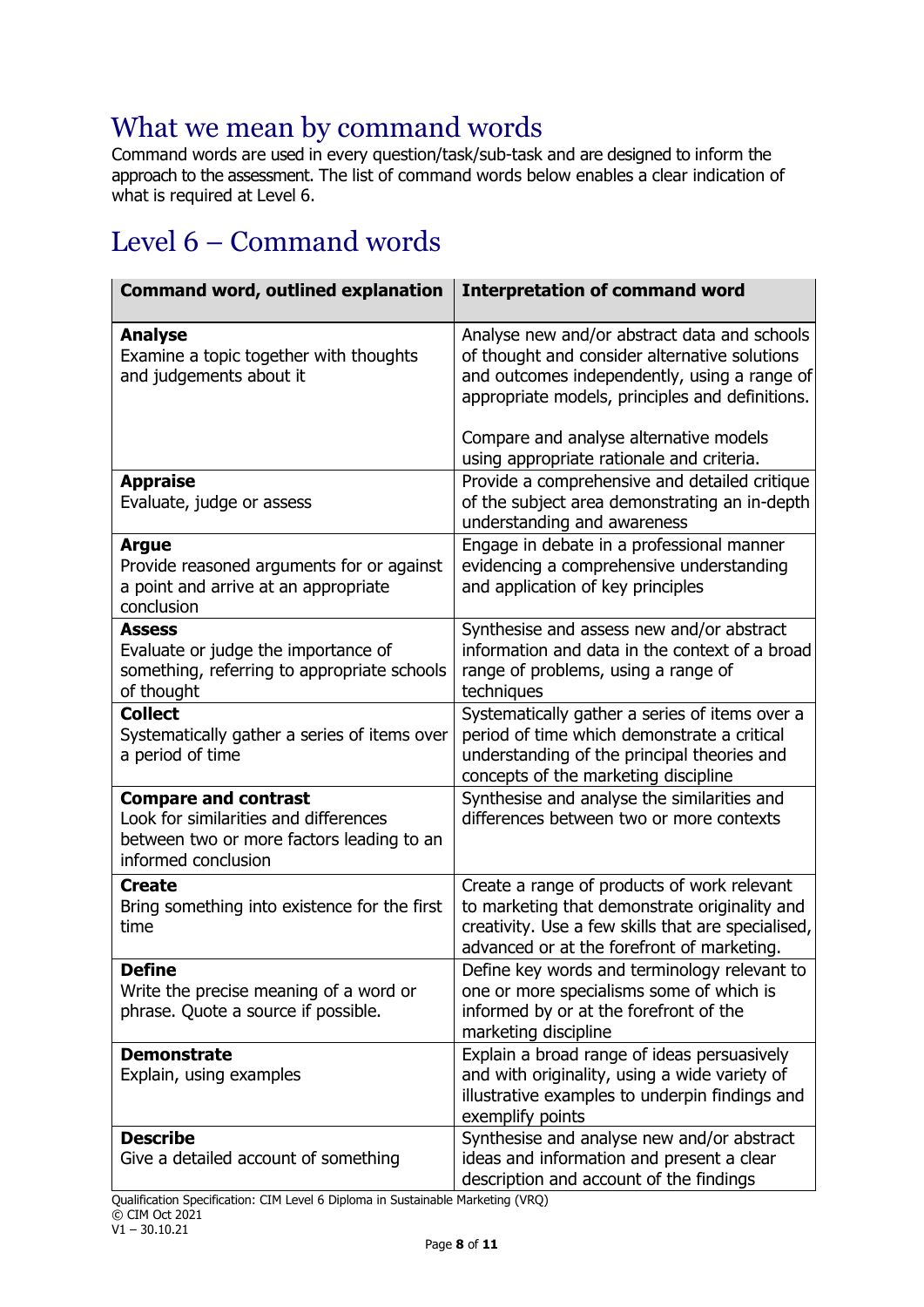| <b>Command word, outlined explanation</b>                                                                                                                                                                                                    | <b>Interpretation of command word</b>                                                                                                                                                                                                                                                                   |
|----------------------------------------------------------------------------------------------------------------------------------------------------------------------------------------------------------------------------------------------|---------------------------------------------------------------------------------------------------------------------------------------------------------------------------------------------------------------------------------------------------------------------------------------------------------|
| <b>Determine</b><br>Use research to check or establish<br>something                                                                                                                                                                          | Execute a defined project of research,<br>development or investigation to identify<br>evidence to support a course of action. Make<br>judgements where data/information is limited.                                                                                                                     |
| <b>Develop</b><br>Take forward or build on given information                                                                                                                                                                                 | Build on detailed knowledge of marketing<br>principles, theories and concepts using<br>originality, creativity and insight. Use a<br>combination of routine and<br>advanced/specialist skills to develop complex<br>ideas.                                                                              |
| <b>Discuss</b><br>Investigate or examine by argument and<br>debate, giving reasons for and against<br><b>Evaluate</b><br>Make an appraisal of the worth (or not) of<br>something, its validity, reliability,<br>effectiveness, applicability | Produce detailed and coherent arguments in<br>response to well-defined and abstract<br>problems using relevant marketing language<br>Select from a range of techniques to critically<br>evaluate complex, contradictory information<br>to support conclusions and recommendations<br>and in the process |
| <b>Explain</b><br>Make plain, interpret and account for,<br>enlighten, give reasons for<br><b>Identify</b>                                                                                                                                   | review its reliability, validity and applicability<br>Present complex information evidencing<br>comprehensive knowledge, understanding<br>and application of key principles<br>Critically identify elements of complex                                                                                  |
| List the main points or characteristics of a<br>given item                                                                                                                                                                                   | marketing problems and issues                                                                                                                                                                                                                                                                           |
| <b>Illustrate</b><br>Give examples to make points clear and<br>explicit                                                                                                                                                                      | Apply a wide variety of illustrative examples<br>to underpin findings supported by references<br>to wider reading to make points clear and<br>explicit                                                                                                                                                  |
| <b>Justify</b><br>Support recommendations, explanations or<br>arguments, with valid reasons for and<br>against                                                                                                                               | Communicate well-structured and coherent<br>arguments relevant to marketing                                                                                                                                                                                                                             |
| <b>Outline</b><br>Set out main characteristics or general<br>principles, ignoring minor details                                                                                                                                              | Selectively identify valid and relevant<br>information from a range of sources, making<br>judgements where data/information is limited                                                                                                                                                                  |
| Plan<br>Put forward a proposal for a course of<br>action, usually to achieve a goal                                                                                                                                                          | Produce a structured proposal for planned<br>stages to achieve a goal in professional<br>contexts that include a degree of<br>unpredictability.<br>Interpret, use and evaluate<br>numerical/financial data to achieve the end<br>goal.                                                                  |
| <b>Present</b><br>Exhibit something to others                                                                                                                                                                                                | Make formal presentations about specialised<br>topics to informed audiences that include<br>professional peers, senior colleagues and<br>specialists                                                                                                                                                    |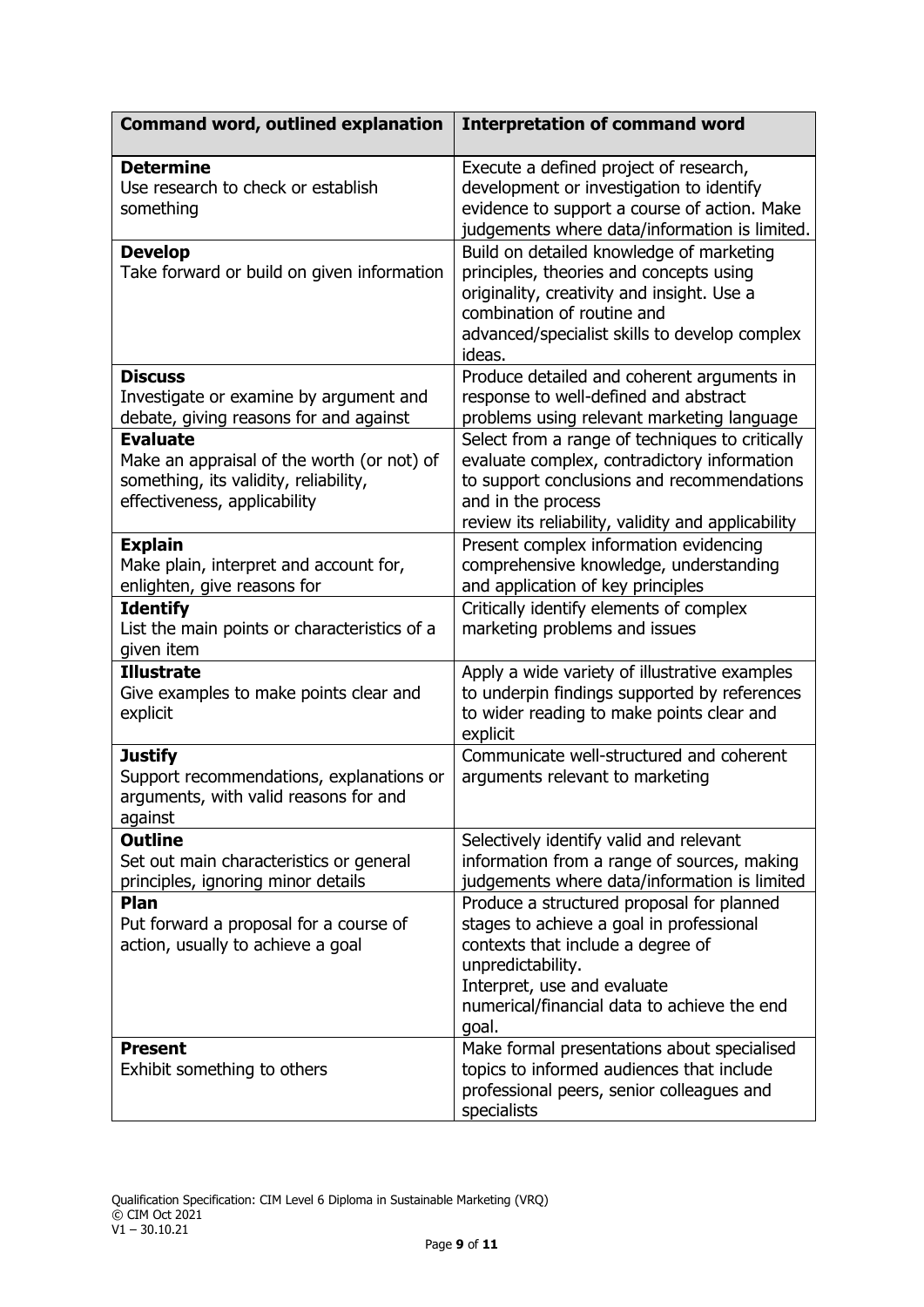| <b>Command word, outlined explanation</b>                                                                                        | <b>Interpretation of command word</b>                                                                                                                                         |
|----------------------------------------------------------------------------------------------------------------------------------|-------------------------------------------------------------------------------------------------------------------------------------------------------------------------------|
| <b>Recommend</b><br>Put forward proposals, supported by a<br>clear rationale                                                     | Produce reliable and valid conclusions and<br>proposals based on abstract data and<br>situation, appropriately contextualised to a<br>marketing context                       |
| <b>Reflect</b><br>Think carefully about something; consider<br>something; review something that has<br>happened or has been done | Review and critically analyse a range of<br>complex issues in order to assess reasons for<br>an item's success or failure and/or to identify<br>improvements that can be made |

Please refer to the individual module specifications for detailed and specific information on each module.

For further information about all CIM qualifications please visit www.cim.co.uk.